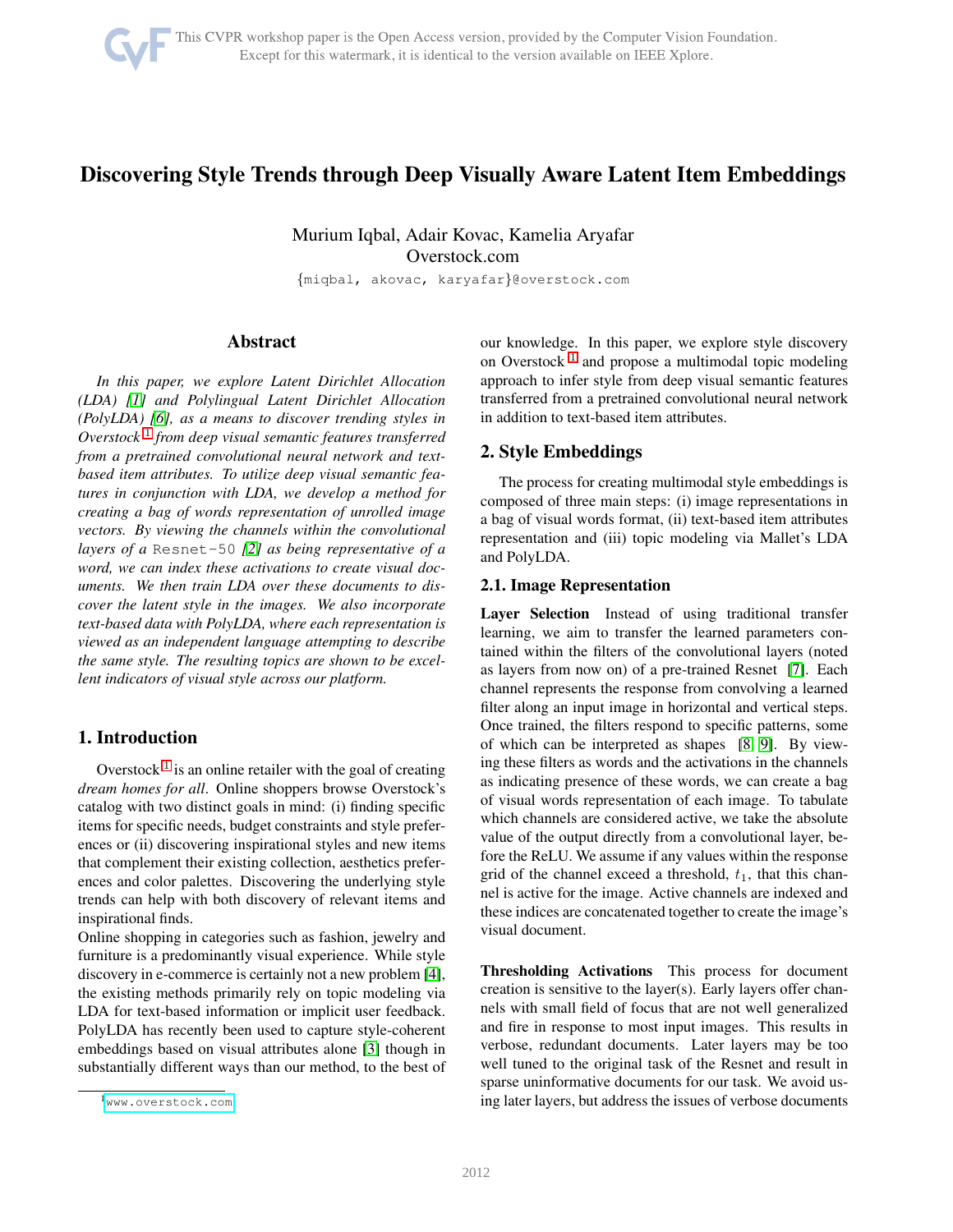by applying a secondary threshold, which is only applied to layers with dense responses. We define dense layers as those which, averaged over a sample set of input images, have non-zero values on more than 1/3 of available channels. These channels are then only considered active if they exceed value  $t_1$  on at least 1/20th the grid size of the channel. Applying a secondary thresholding works well for early layers, as can be seen in the resulting topics in figure [2.](#page-2-8)

Combining Layers After selecting several layers, we can concatenate the documents from multiple layers together into one document for topic modeling. Based on our results, as depicted in Figure [3,](#page-2-9) combining layers results in better stylized topics. This is likely due to the fact that different layers have different fields of focus on the input, and therefore are tuned to respond to different types, shapes, and sizes of objects. By combining multiple layers we offer the topic modeling a richer visual vocabulary over which to discover the topics.

#### 2.2. Text Representation

We compare our learned image-based topics to topics generated on text only representations. The text data used for our experiments is a simple bag-of-words representation of item attributes and titles, stripped of stopwords. Attributes are short string descriptors of an item that can help a user navigate to the item. Examples include colors, styles, and materials. Text-only topics also provide good results, but often the topics follow along one category of items. One topic consists of mirrored accent tables, while another consists of futons as seen in Figure [1.](#page-2-10)

#### 2.3. Topic Modeling

For discovering the topics, we use LDA, a generative model which assumes the following process for document creation: For a given set of documents, M, initialize the set of topic distributions,  $\theta_i \sim \text{Dir}(\alpha)$  for  $\{i = 1...M\}$ . For K topics, initialize the set of word distributions,  $\phi_k \sim$  $\text{Dir}(\beta)$  for  $\{k = 1 \dots K\}$ . For the  $k^{th}$  word in the  $i^{th}$  document select a topic  $z_i$  from  $\theta_i$  and a word  $w_{i,k}$  from  $\phi_{z_i}$ where Dir is the Dirichlet distribution.

To uncover the styles within our items, we translate images into visual documents by the process described in section [2.1.](#page-0-1) We then assume that the document for an item is the union of all words present in any image associated with the item. The vocabulary depends on which layers we choose to take the channel activations from. These documents are then fed into Mallet's LDA [\[5\]](#page-2-11), which performs the topic modeling. The output of the topic modeling provides a representation of each item in the topic space which serve as our style embeddings.

Multimodal Topic Modeling We then extend our topic modeling by applying Polylingual LDA by denoting each data modality as different languages. This allows us to incorporate the information available in the text attributes in conjunction with the information from the images. With this assumption we are able to apply the following generative process from PolyLDA: For a given tuple of documents,  $\{d_1 \ldots d_L\}$ , initialize a single set of topic distributions,  $\theta \sim \text{Dir}(\alpha)$ . For K topic sets with L languages, initialize the set of word distributions,  $\phi_{k,l} \sim \text{Dir}(\beta)$  for  ${k = 1...K}$  and  ${l = 1...L}$ . For the  $k<sup>th</sup>$  word in the  $l^{th}$  document in the  $i^{th}$  tuple select a topic  $z_{i,l}$  from  $\theta_i$  and a word  $w_{i,l,k}$  from  $\phi_{z_{i,l}}$ . The resulting topics can be viewed in Figure [1.](#page-2-10)

#### 3. Conclusion

Results from several trained models are provided below, as depictions of high-scoring items from sample topics from our experiments. We also score the topics for our experiments against user data by taking sets of highly co-clicked items and rarely co-clicked items within our system and seeing how far apart they are within the generated topic spaces. Comparing the topic representations for the same item across the trained models revealed very different representations. Poorer performing topic models had smaller magnitude vectors whose weights were spread across all topics. For the same items, better performing topic models had stronger signals along a few topics and vectors with larger magnitude, clearly associating the items with specific topics. Variants with stronger distributions included those with secondary thresholding, those with multiple Resnet layers, and most clearly the multimodal topics.

We evaluate the models by calculating the inter-pair distance in each topic space of our top 1K pairs of most similar items based on collaborative filtering (CF), and the 1K pairs with the lowest nonzero similarity scores. We will refer to these sets as top-recs and bottom-recs. The text based model provides better results than the image based model, with the text model placing the bottom-recs  $3.02\times$  as far apart as the top-recs on average, vs.  $1.37\times$  for the image model, although some of this difference may be an artifact of the text but not the image features being useful to find related products on the website when the CF data was collected. Both models showed a roughly Gaussian distribution on the distances for both sets of recs. The multimodal distributions were right-skewed, with the bottom-recs  $2.85\times$ further apart than the top-recs on average, but also more heavily skewed than the top-recs so more bottom-recs were further away from the top-recs than in the text-only model. Additionally, since some but not all co-click correlations are generated based on stylistic similarity as perceived by users, the rightward skew itself may indicate better capture of style by this model.